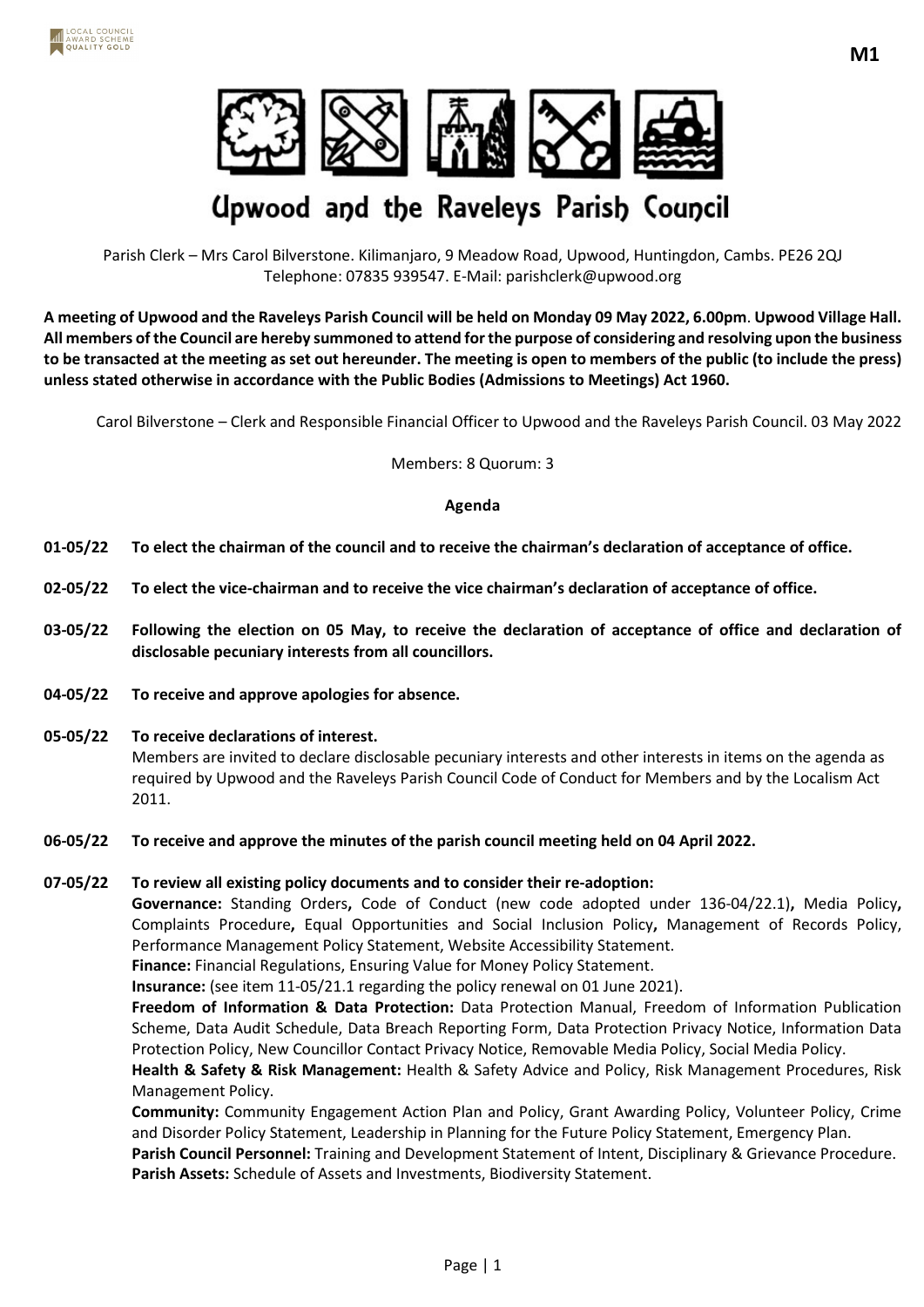

## **08-05/22 Public participation.**

To allow up to 10 minutes (2 minutes per person) for any members of the public and councillors declaring the existence and nature of a prejudicial interest to address the meeting in relation to the business on this agenda.

## **09-05/22 To receive reports from county and district councillors.**

## **10-05/22 Notification of planning items.**

- 10-05/22.1 21/00572/FUL | Application for full planning permission for demolition of existing redundant buildings and infrastructure and residential development of 321 dwellings with associated highways, infrastructure and open space | Upwood Hill House and part of RAF Upwood (deferred from minute ref.: 154-04/21.1).
- 10-05/22.2 22/00552/S73 | Variation of condition 2 (Plans) to 20/00898/FUL for amended plans: Agricultural Buildings Grange Farm, Upwood Road, Great Raveley.

### **11-05/22 Finance**

11-05/22.1 To approve accounts for payment: 09 May 2022

| Reference  | <b>Description</b>                             | Payee                                | Amount   |
|------------|------------------------------------------------|--------------------------------------|----------|
| <b>SO</b>  | Clerk/RFO Salary. April 2022                   | Mrs C. Bilverstone                   | £1048.15 |
| <b>SO</b>  | Clerk/RFO Salary PAYE/NI                       | <b>HMRC</b>                          | £55.94   |
| <b>SO</b>  | <b>Employer National Insurance April 2022</b>  | <b>HMRC</b>                          | £60.83   |
| DD         | Employee & Employer Pension Contribution       | <b>SALVUS Master Trust</b>           | £116.22  |
| <b>DD</b>  | <b>Pension Administration Fee</b>              | <b>SALVUS Master Trust</b>           | £24.00   |
| 916315084  | Clerk's Expenses: Working from Home Allowance, | Mrs C. Bilverstone                   | £21.70   |
|            | printing costs, postage, travel (April).       |                                      |          |
| Debit Card | Monthly Fee.                                   | <b>Unity Trust Bank</b>              | £3.00    |
| Debit Card | Mobile Phone Monthly Top-Up                    | Unity Trust Bank / Tesco.com         | £7.50    |
| Debit Card | Monthly Subscription. Acrobat Pro DC.          | Unity Trust Bank / store@adobe.com   | £15.17   |
| 97884579   | Parish Maintenance                             | <b>BEAM</b>                          | £900.00  |
| 898221876  |                                                |                                      |          |
| 338646620  | Meeting Hall Hire (Jan - Mar 2022)             | Upwood and the Raveleys Village Hall | £65.15   |
| Debit Card | Replacement MVAS batteries (ref. 137-04/22.2)  | Electroquest                         | £119.00  |
| DD.        | Data Protection Renewal Fee                    | Information Commissioner's Office    | £35.00   |
| 687392185  | Annual Inspection: Bentley Close Play Area     | RoSPA Play Safety                    | £84.00   |
| 49279309   | <b>Defibrillator Pads</b>                      | <b>Community Heartbeat</b>           | £52.80   |
| 555416329  | <b>Rent: Glebe Paddock</b>                     | Jolliffe Daking LLP                  | £224.00  |

*Clerk's note: changes to the monthly standing orders for the clerk's salary and associated PAYE/NI contributions were not implemented in time. Payment to the clerk of £1242.74 was made on 30 April 2022 and corrected with a BACS payment to refund £194.59. Payment to HMRC of £159.23 was made on 30 April 2022 and an adjustment of £42.46 will be made at the end of the next pay period (31 May). The correct figures are listed in the table above.*

11-05/22.2 To note income received: 09 May 2022.

| 2021/2022   |                                                |                                  |            |
|-------------|------------------------------------------------|----------------------------------|------------|
| Reference   | <b>Description</b>                             | <b>Received From</b>             | Amount     |
| <b>BACS</b> | Precept 2022/2023                              | Huntingdonshire District Council | £27,000    |
| <b>BACS</b> | VAT Return 2021/2022 (minute ref. 135-04/22.6) | <b>HMRC</b>                      | £1577.05 l |

11-05/22.3 To appoint a third signatory for the parish council's bank accounts.

#### **12-05/22 Governance**

12-05/22.1 To consider quotations for the renewal of the parish council's insurance policy, due on 01 June 2022.

12-05/22.2 To consider councillor portfolio responsibilities and to appoint a councillor to take responsibility for health and safety and risk assessments.